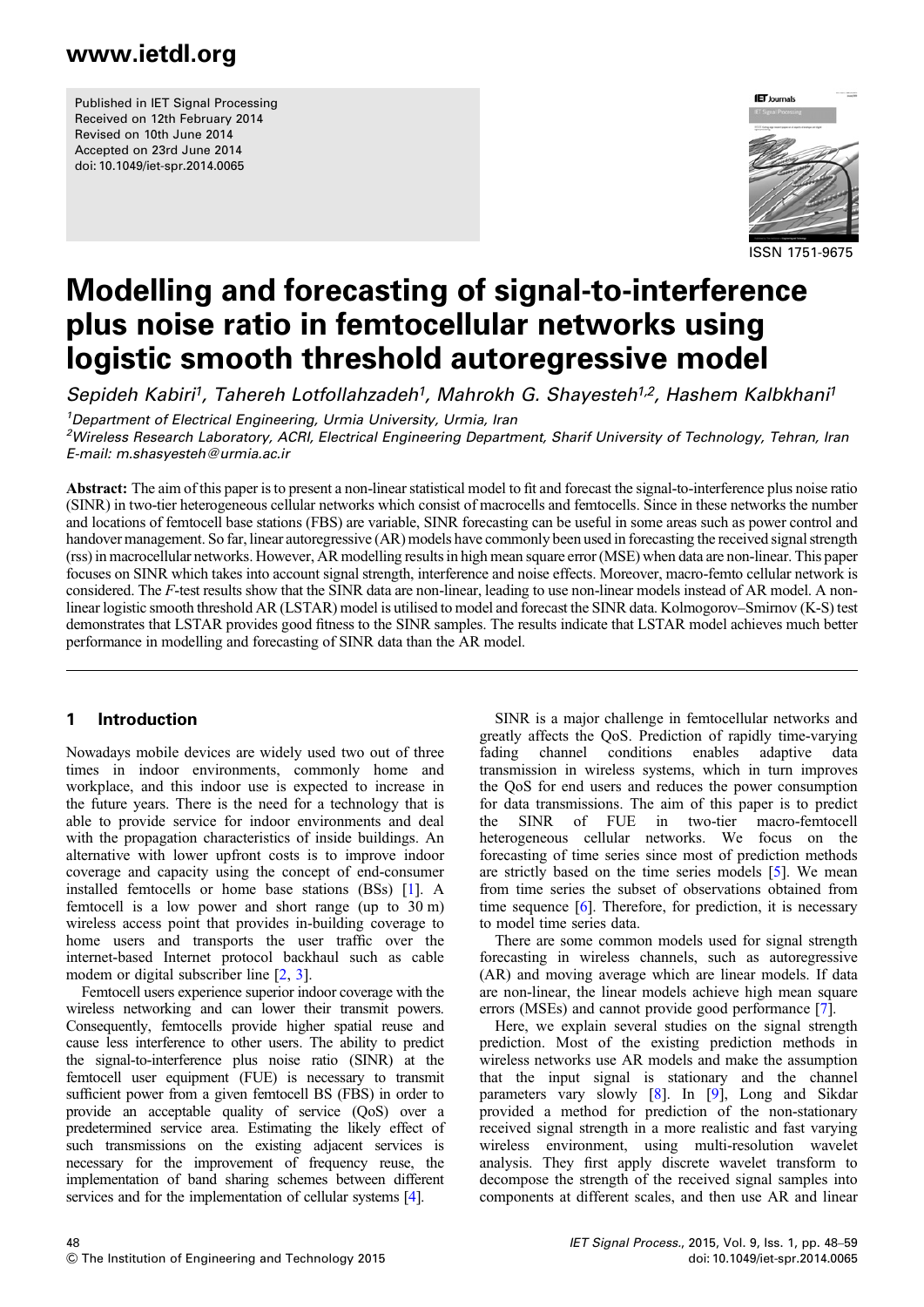regression models to predict small, medium and large-scale fading components. Finally, they synthesize the output signal of the prediction algorithm. In [10], it is shown that the acceptable performance of AR-based prediction algorithms is achieved because of their lower sampling rates. However, the prediction for more realistic non-stationary data is not improved significantly by lower sampling rates. The iterative AR models used in the method of [10] have the problem of error propagation for prediction steps larger than one. In addition, the network environment is macrocell where path loss (PL) is the impact parameter, whereas femtocell network is not considered in which shadowing plays a major role and consequently rises the complexity.

It is shown that if AR model with a threshold value is considered, the samples smaller than the threshold are modelled with one linear AR process; otherwise there is another AR process. This property makes the model non-linear, where the resulting model is called threshold AR (TAR), proposed in [11, 12]. TAR models have a discontinuous nature as the threshold is passed, and this has led the researchers to consider alternative ways of allowing AR parameters to change, which resulted in the definition of the smooth transition AR (STAR) model [13]. The idea of smooth transition between regimes dates back to [14]. Bacon and Watts [14] both raised the two regression groups, and presented a model, in which the transition from one linear AR to other linear AR is smooth. Hyperbolic function was used for transition. In [13], the logistic function was proposed as transfer function. The logistic STAR (LSTAR) model describes a situation in which the contraction and expansion phases of a time series may have rather different dynamics, and a transition from one regime to other one may be smooth. LSTAR model allows smooth and continuous shift between regimes.

In this paper, to calculate the SINR of FUE located at any distance from its serving BS, we consider the received power from the serving BS, interferences from all co-channel interfering BSs and thermal noise power. Different channel impairments such as PL, shadowing and channel gain are taken into account when calculating the received signal and the interference strengths. Each of the impairments follows a specific distribution, so we expect the received signal and interference strengths and consequently the SINR be non-linear. We demonstrate the non-linearity of SINR data by F-test. Then, we look for non-linear model to fit and forecast the SINR samples. We propose to use non-linear LSTAR model for modelling the SINR of FUE. Using Kolmogorov–Smirnov  $(K-S)$  test [15], we demonstrate that the original SINR samples and the samples generated by LSTAR model have the same distribution. Therefore the LSTAR model provides a flexible and appropriate tool for modelling the SINR samples of femtocell users in femtocellular networks. We also aim to forecast five time steps. In the modelling and forecasting steps, the results show the efficiency of LSTAR model in comparison with the AR model.

The rest of this paper is organised as follows. In Section 2, the heterogeneous cellular network model used in this paper is described. In Section 3, we first explain the LSTAR model, next the non-linearity test is introduced to determine whether the data set is non-linear, afterwards the LSTAR model is generated, and then the K–S test is applied to verify the similarity between the distributions of the original SINR data and the generated SINR samples using LSTAR model. In Section 4, simulation results are presented, and finally Section 5 concludes this paper.

### 2 System model

In the following, the structure of heterogeneous cellular network used in this paper is explained.

The layouts of macrocell network and frequency sub-bands are shown in Fig. 1. Each macrocell has a hexagonal region  $H$ of radius  $R<sub>m</sub>$ . Fractional frequency reuse (FFR) scheme is used in the macrocell network to provide better area spectral efficiency. In the FFR scheme, the area of each macrocell is divided into two non-overlapped regions: inner and edge regions. Macrocell BS (MBS) uses omni-directional antennas to serve the users [15]. It should be noted that in the FFR scheme, the MBS transmission powers of the inner and edge regions users are different where the transmit powers of the edge region users are greater than those of the inner area users, while the powers are fixed in each area.

The available spectrum is partitioned into two parts. The first part is used in the inner region of all macrocells because the frequency reuse factor in this region is one. The second part is utilised in the edge region with the reuse factor equal to three in this paper. Therefore the entire available spectrum is divided into four sub-bands. The radius of the inner region is selected in a manner that the inner and edge regions have the same area [16, 17]. Femtocell network consists of multiple femtocells, each one with radius  $R_{\rm E}$ .

It is assumed that the locations of FBSs follow homogeneous spatial Poisson point processes (SPPP) distribution with the intensity  $\lambda_F$  [18]. The intensity is considered as the spatial density that shows the average number of FBSs per unit area. The average number of FBSs per cell site is obtained as  $N_F = \lambda_F |\mathcal{H}|$  [19], where  $|\mathcal{H}|$  denotes the macrocell area. Each FBS uses a fixed power to serve its users. It is assumed that each FBS serves only one user at each time. The algorithm presented in [20] is adopted for channel allocation to the femtocells.



Fig. 1 Layout of macrocell network and frequency sub-bands used in this paper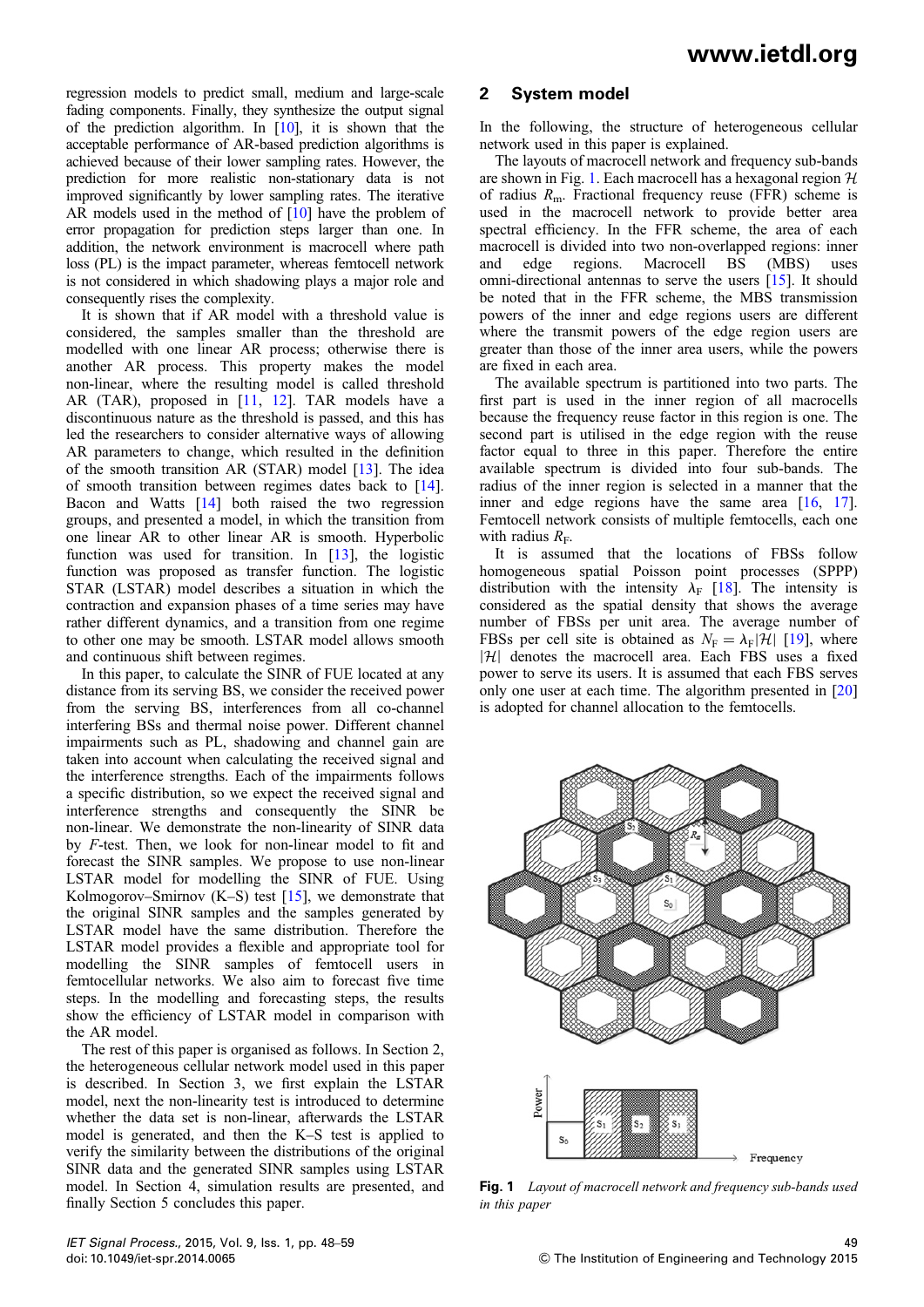PL, lognormal shadowing and channel gain are used to model the wireless channel. The PLs of different links in the International mobile telecommunications - 2000 (IMT-2000) specification [21] presented in Table 1, are used in this paper. In the Table,  $f_c$  denotes the carrier frequency in MHz, *W* is the wall penetration loss,  $W^2$  is the double-wall penetration loss and  $D$  is the distance between the transmitter and receiver.

Shadowing is caused by the obstacles in the propagation between the BS and mobile station (MS) and is characterised by a lognormal distribution as

$$
f(\Psi) = \frac{1}{\Psi \sigma \sqrt{2\pi}} \exp\left(-\frac{\left(\ln\left(\Psi\right) - \mu\right)^2}{2\sigma^2}\right) \tag{1}
$$

where  $ln(\Psi)$  has normal distribution with the mean  $\mu$  and standard deviation  $\sigma$ . The autocorrelation function for the fluctuation of lognormal shadowing is assumed to be exponential [22] as follows

$$
r(\delta d_s) = \sigma^2 \exp\left(-\frac{|\delta d_s|}{d_0}\right) \tag{2}
$$

where r denotes the autocorrelation coefficients,  $\delta d_s$  is the distance traversed by the MS and  $d_0$  is the correlation distance (or decay).

The channel gain  $(H)$  between the BS and MS is unit mean exponentially distributed as

$$
f(H) = \exp(-H) \quad H \ge 0 \tag{3}
$$

Therefore the received power  $(P_R)$  of the user in the wireless environment, will be equal to [19]

$$
P_{\rm R} = P_{\rm T} \Psi \phi^{-1} D^{-\alpha} \tag{4}
$$

where  $P<sub>T</sub>$  is the BS transmission power, H denotes the channel gain, Ψ represents the lognormal shadowing with  $\mu = 0$  and standard deviation  $\sigma$  in the range 4–10 dB for heterogeneous networks [23],  $\phi$  is the fixed loss, D is the distance between the MS and BS and  $\alpha$  is the PL exponent.

The SINR of a FUE positioned at the distance  $d_F$  (metres) from the serving FBS is expressed as [19]

$$
SINR = \frac{P_{\text{TF}} H_{\text{F}} \Psi_{\text{F}} \phi_{\text{F}}^{-1} d_{\text{F}}^{-\alpha_{\text{F}}}}{N_0 + I_{\text{MF}} + I_{\text{FF}}}
$$
(5)

where  $N_0$  is the noise power and  $I_{\text{MF}}$  is the interference from the macrocell network to the FUE that is calculated as [19]

$$
I_{\text{MF}} = \sum_{j \in \Omega} P_{\text{TME}} H_{\text{MF},j} \Psi_{\text{MF},j} \phi_{\text{MF}}^{-1} D_j^{-\alpha_{\text{MF}}} \tag{6}
$$

Table 1 PLs for different links in IMT-2000 propagation model [21]

| Links $(T_x/R_x)$                            | Wall<br>loss   | <b>Fixed loss</b>                                      | PI<br>exponent                                  | PL                                                            |
|----------------------------------------------|----------------|--------------------------------------------------------|-------------------------------------------------|---------------------------------------------------------------|
| <b>MBS/FUE</b><br>serving FBS/<br><b>FUF</b> | w<br>0         | $\phi_{MF} = W 10^{-7.1} f_c^3$<br>$\phi_F = 10^{3.7}$ | $\alpha_{\textsf{MF}}$<br>$\alpha_{\mathsf{F}}$ | $\phi_{\text{MF}} D^{\alpha_{\text{MF}}}_{\alpha_{\text{F}}}$ |
| interfering<br><b>FBS/FUE</b>                | W <sup>2</sup> | $\phi_{\text{FF}} = W^2 \phi_{\text{F}}$               | $\alpha$ FF                                     | $\phi_{\mathsf{FF}} D^{\alpha_{\mathsf{FF}}}$                 |

where  $D_i$  denotes the distance between the FUE and the *j*th interfering MBS  $(M_i)$ ,  $\Omega = \{M_i\}$  represents the set of interfering MBSs and  $P_{\text{TME}}$  indicates the MBS transmit power of edge region. In (5),  $I_{FF}$  is the interference from the co-channel interfering FBSs to the FUE which is computed as [19]

$$
I_{\rm FF} = \sum_{i \in \Lambda} P_{\rm TF} H_{\rm FF,i} \Psi_{\rm FF,i} \phi_{\rm FF}^{-1} D_i^{-\alpha_{\rm FF}} \tag{7}
$$

where  $D_i$  denotes the distance between the FUE and the *i*th interfering FBS  $(F_i)$ ,  $\Lambda = \{F_i\}$  indicates the set of interfering FBSs and  $P_{\text{TF}}$  represents the FBS transmission power. It is noted that  $D_i$ s and  $D_i$ s depend on the locations of FBSs which are generated by SPPP. Therefore the effect of distribution (SPPP) of the locations of the FBSs is reflected in the derivation of SINR through the distances  $D_i$ s and  $D_i$ s when computing the interferences in (6) and (7).

### 3 LSTAR model and its generation for SINR

#### 3.1 LSTAR model

AR is a linear model, while the SINR data are strictly non-linear (will be shown in the next section), so it cannot model the SINR samples properly. TAR model is one of the most important families of non-linear time series models, capable of exhibiting limit cycle behaviour. However, one limitation of this family is that the transitions between various regimes take place in a discontinuous and sudden manner. For a more realistic modelling, these transitions should be smooth; hence the STAR model that moves slightly around the threshold is used. A STAR model allows SINR changes smoothly between the two regimes. Different types of smooth function can be used; in this paper we use the logistic function, where the resulted model is called LSTAR [13].

The LSTAR model of order  $p$  for the values of time series  $(y_t)$ , which are the SINR samples in this paper, is defined as  $\lceil 5 \rceil$ 

$$
\mathbf{y}_{t} = (\phi_{1} w_{t})(1 - F_{st}(\mathbf{y}_{t-d}; c, \gamma)) + (\phi_{2} w_{t})F_{st}(\mathbf{y}_{t-d}; c, \gamma) + u_{t}
$$
\n(8)

where  $\phi_1$  and  $\phi_2$  are the parameters of the model with  $\phi_i =$  $[\phi_{j0}, \phi_{j1}, \dots, \phi_{jp}]$  for  $j=1, 2$ .  $w_t = [1, y_{t-1}, y_{t-2}, \dots, y_{t-p}]$ <sup>T</sup> where  $[.]^T$  denotes the transpose of vector,  $u_t$  is the zero-mean normally distributed variable, c is a threshold that gives the location of transition,  $\gamma$  is the slope of the transition function,  $y_{t-d}$  is the transition variable, d is the delay parameter and  $F_{st}$  is the smooth transition function bounded between 0 and 1 that is formulated as [24]

$$
F_{\rm st}(y_{t-d}; \gamma, c) = \frac{1}{1 + \exp(-\gamma(y_{t-d} - c))}
$$
(9)

The main property of LSTAR model is its smooth transition between the two regimes instead of a sudden jump from one regime to another. The transition function  $F_{st}(y_{t-d}; \gamma, c)$ is a monotonically increasing function of  $y_{t-d}$ . When  $\gamma \rightarrow \infty$  in (9), if  $y_{t-d} < c$ , then  $F_{st}(y_{t-d}; c, \gamma) = 0$ , and if  $y_{t-d} > c$ , then  $F_{st}(y_{t-d}; c, \gamma) = 1$ ; so (8) becomes a TAR model. When  $\gamma \rightarrow 0$ , the logistic function will be equal to a constant and when  $\gamma = 0$ , the LSTAR model is reduced to the linear AR model.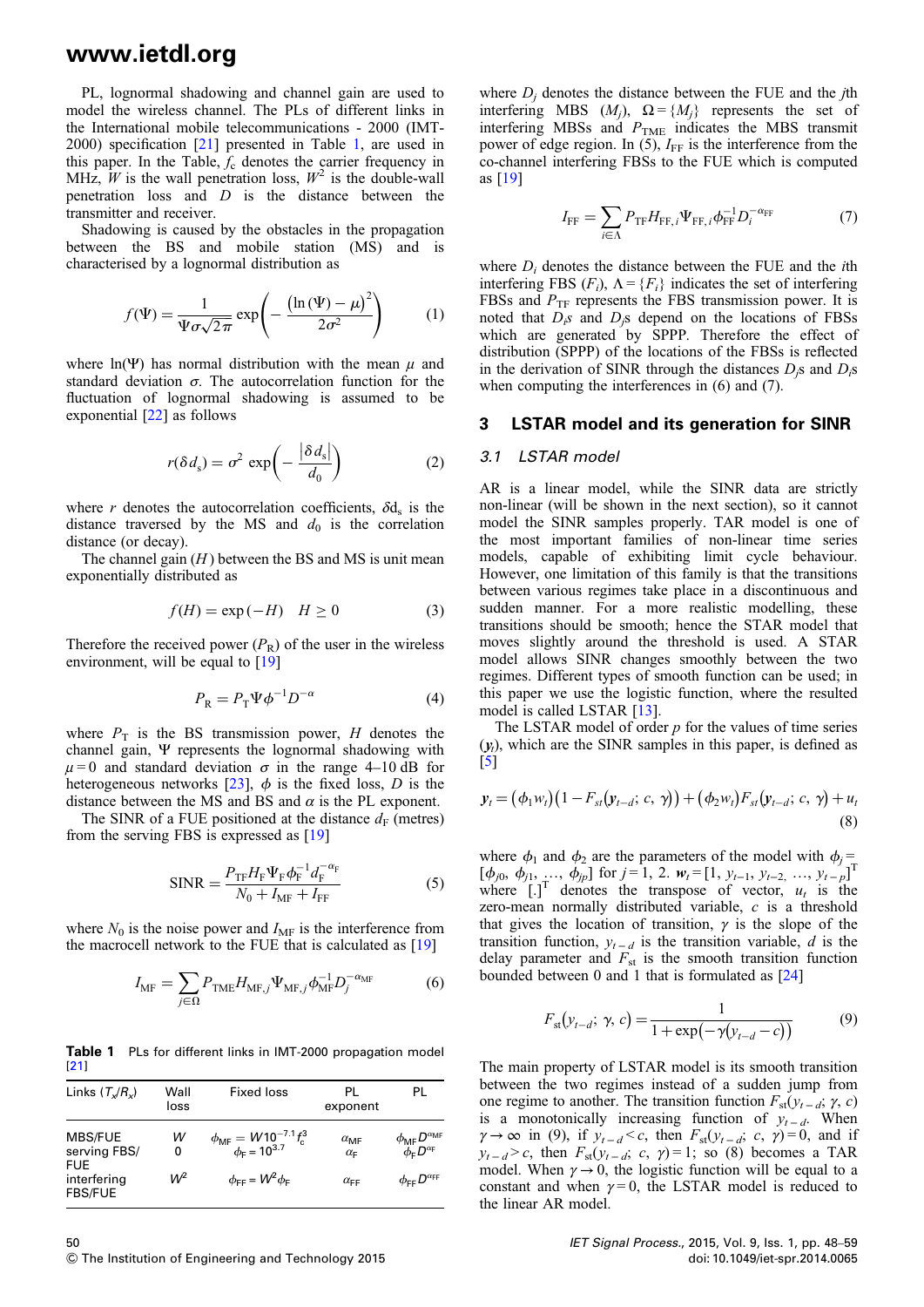In the next sections, the steps of generation of LSTAR model for SINR data in femtocell environments are presented. At first, some tests are applied on the SINR samples to verify that the LSTAR model is valid. Then, the parameters of LSTAR model are obtained. Finally, the SINR forecasting is explained.

#### 3.2 Non-linearity test

In the following, the steps of estimation of the order and the residuals of AR process are explained and then the non-linearity test is described [13].

(1) Estimate AR models of different orders, and select the order of model based on the Akaike's information criterion (AIC) [25]. The AIC criterion is defined as

$$
AIC = n \log(\sigma_a^2 + 1) + 2(p + 1)
$$
 (10)

where p and  $\sigma_a^2$  are the order and noise variance of AR model, respectively, and n is the number of observations. The order that minimises the AIC criterion is selected.

(2) The second step is selecting the value of the delay parameter d. All possible values of  $d(1 \le d \le p)$  are examined, and the one that satisfies the following criterion is chosen [24]

$$
d = \underset{\nu \in S}{\arg \max} F(p, \nu) \tag{11}
$$

where  $F(p, v)$  is the F-test statistic of the auxiliary regression with AR(p), v is the delay parameter and S is the set of d values to consider. F-test statistic is calculated as

$$
F(p, v) = \frac{(SSR_0 - SSR_1)/(p + 1)}{SSR_1/(n - p)}
$$
(12)

where  $SSR_0$  is the square sum of the residuals from the restricted model estimated under the null-hypothesis (model is linear) and  $SSR<sub>1</sub>$  denotes the square sum of residual from unrestricted model estimated under the alternativehypothesis (model is non-linear).

(3) After obtaining the order  $(p)$  and the delay value  $(d)$ , we examine the non-linearity of data by the F-test. The linearity test against non-linearity described in [24] is used here. We should examine the null hypothesis of linearity on (8). We use the auxiliary  $AR(p)$  model. Linearity tests against non-linear hypothesis on (8) are

$$
H_0: \phi_{20} = \phi_{21} = \cdots = \phi_{2p} = 0 \Leftrightarrow \gamma = 0
$$
  
H<sub>1</sub>: At least one of the  $\phi_{2j} \neq 0$  (*j* = 1, ..., *p*)  $\Leftrightarrow \gamma > 0$ .

 $H_0$  means that if  $\gamma = 0$  the coefficients which make the model non-linear are zero, that is, the model is linear, and  $H_1$  or  $\gamma > 0$  implies that at least one of the coefficients is not zero, so the model is non-linear. For non-linearity test, the pvalue of F-test statistic is calculated. To calculate the pvalue, at first the cumulative distribution function (CDF) of F distribution at F-test statistic is calculated as  $[13]$ 

$$
\text{CDF}(F(p, d)) = \Pr\Big(F_{p+1, n-p} \le F(p, d)\Big) \tag{13}
$$

where  $F_{p+1, n-p}$  denotes the F distribution with the  $p+1$  and  $n - p$  degrees of freedom in the numerator and denominator, respectively. Finally, the pvalue of F-test is obtained as

$$
pv_{\rm F} = 2 \times \min(CDF(F(p, d)), \ 1 - CDF(F(p, d))) \quad (14)
$$

In the F-test,  $pv_F$  is the probability of obtaining a test statistic at least as extreme as the one that was actually observed, assuming that the null hypothesis is true  $[26]$ . One often 'rejects the null hypothesis' when  $pv_F$  is less than the predetermined significance level which is often set to 0.05 or 0.01. In this paper, if  $pv_F < 0.05$  (significance level), the null hypothesis (linearity assumption) is rejected and the non-linearity is accepted. After confirming that the model is non-linear, the next step is to specify the parameters of the LSTAR model.

### 3.3 Building LSTAR model

After confirming the existence of the LSTAR type non-linearity in SINR time series, we proceed to build a LSTAR model using the ordinary least squares (OLSs) and particle swarm optimisation (PSO).

In statistics, the OLS is a method for estimating the unknown parameters in a linear regression model. This method minimises the sum of squared vertical distances between the observed responses in the data set and the responses predicted by the linear approximation [27].

PSO is a population-based stochastic approach for solving continuous and discrete optimisation problems. In PSO algorithm, each member of the population is called a particle that flies in the multi-dimensional search space with a velocity that is constantly updated by the particle's own experience and the experience of the particle's neighbours or the experience of the whole swarm. The position of a particle represents a candidate solution to the optimisation problem at hand. Each particle searches for the best position in the search space by changing its velocity according to the rules originally inspired by behavioural models of bird flocking [28].

The values of  $(c, \gamma)$  in the LSTAR model  $((8))$  are found by PSO algorithm, where each pair of  $(c, \gamma)$  constructs one particle in the two-dimensional search space. The values of  $\phi_1 = [\phi_{10}, \phi_{11}, ..., \phi_{1p}]$  and  $\phi_2 = [\phi_{20}, \phi_{21}, ..., \phi_{2p}]$  are obtained using the OLS [5]. In the following, the steps of finding the parameters using PSO and OLS algorithms are described.

1. Start with a randomly generated population which are the candidate solutions for c and  $\gamma$  parameters. The parameter c is the threshold that gives the location of the transition function, so its range is between the minimum and maximum amount of SINR data.

2. The following steps are performed for each particle

2.1. The parameters  $\phi_1 = [\phi_{10}, \phi_{11}, ..., \phi_{1p}]$  and  $\phi_2 = [\phi_{20},$  $\boldsymbol{\phi}_{21}, \ldots, \boldsymbol{\phi}_{2p}$  are denoted by  $\boldsymbol{\phi} = \left[\boldsymbol{\phi}_1^T, \boldsymbol{\phi}_2^T\right]^T$ . Note that when c and  $\gamma$  are fixed, the model is linear in the remaining parameters. Estimates of  $\phi$  for the kth particle at the *i*th iteration  $(\hat{\boldsymbol{\phi}}_i(k))$  are then easily obtained by OLS as

$$
\hat{\boldsymbol{\phi}}_t(k) = \left[ \sum_{t=d+1}^n \tilde{\boldsymbol{\psi}}_t(k) \tilde{\boldsymbol{\psi}}_t^{\mathrm{T}}(k) \right]^{-1} \left[ \sum_{t=d+1}^n \tilde{\boldsymbol{\psi}}_t(k) y_t \right] \tag{15}
$$

51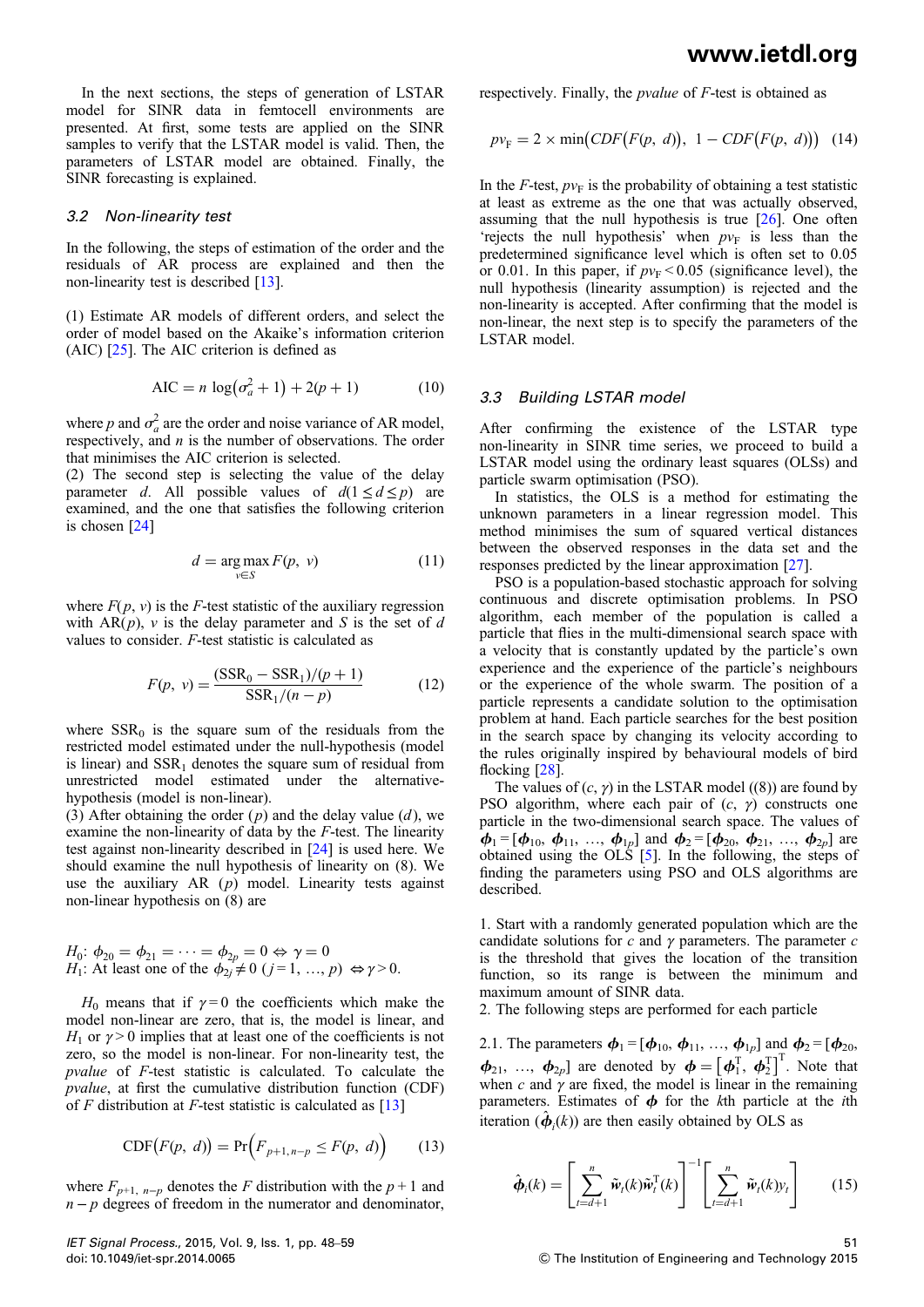where

$$
\tilde{\boldsymbol{w}}_t(k) = \begin{bmatrix} w_t \big( 1 - F_{st} \big( y_{t-d}; \ c_i(k), \ \gamma_i(k) \big) \big) \\ w_t F_{st} \big( y_{t-d}; \ c_i(k), \ \gamma_i(k) \big) \end{bmatrix} \tag{16}
$$

2.2. Using the estimated parameters, the difference between the original and the modelled samples are calculated as follows

$$
\varepsilon_t(k) = y_t - \hat{y}_t(k), \quad t = d + 1, \dots, n
$$
 (17)

where  $\hat{y}_t(k) = \tilde{w}_t^{\mathrm{T}}(k)\hat{\boldsymbol{\phi}}(k)$  denotes the modelled samples using the kth particle. The MSE for the kth particle at the ith iteration is computed as

$$
MSE_i(k) = \frac{1}{n - d} \sum_{t=d+1}^{n} \varepsilon_t^2(k)
$$
 (18)

where  $n$  is the data length.

2.3. If the MSE (fitness value) of the kth particle, that is,  $MSE<sub>i</sub>(k)$ , is less than the best fitness value of the kth particle in the history ( $pBest(k)$ ), the current MSE value is set as the new one  $(pBest(k))$ .

3. The particle with the least MSE value among all the particles is chosen as the *gBest*, that is

$$
gBest = \underset{\gamma, c}{\arg \min} \, (MSE) \tag{19}
$$

4. After finding *gBest*, the velocity and positions of each particle are updated as

$$
V_{i+1}(k) = V_i(k) + c_1 \times r_1 \times (pB(k) - x_i(k))
$$
  
+ 
$$
c_2 \times r_2 \times (gBest - x_i(k))
$$
 (20)

$$
x_{i+1}(k) = x_i(k) + V_{i+1}(k)
$$
 (21)

where  $V_i(k)$  and  $x_i(k)$  are the velocity and location (values of pair  $\gamma$  and c) of the kth particle at the *i*th iteration, respectively.  $r_1$  and  $r_2$  are random numbers in the range [0 1] and  $c_1$  and  $c_2$ are the learning factors in the range [0 2]. Then, the current population is replaced with the new population.

5. If the maximum iteration number or the minimum error criteria are attained, the current values of  $\hat{\phi}_i(k_b)$ ,  $\gamma_i(k_b)$  and  $\gamma_i(k_b)$ , are chosen, where  $k_b$  is the particle that gives the minimum MSE in (18); otherwise go back to step 2 and repeat instructions.

For illustration of PSO and OLS steps, a numerical example is presented in Appendix.

#### 3.4 Model verification

The K–S test [29] is used to verify whether the LSTAR model provides a flexible and appropriate tool for modelling the SINR samples of femtocell users. K–S test can be utilised to approve the null hypothesis, that is, the two data sets have the same continuous distribution at a certain level of significance, that is, the two data sets are very similar.

Here, the two-sample K–S test is used. Suppose that data samples,  $(z_1, \ldots, z_{N_1})$  of size  $N_1$  (collected SINR

samples), have distribution with the CDF of  $Z(z)$  and the second data set samples,  $(q_1, \ldots, q_{N_2})$ , of size  $N_2$  (LSTAR data), have distribution with the CDF of  $G(z)$ .  $Z(z)$  and  $G(z)$ are the empirical CDFs defined as

$$
Z_{N_1}(z) = \frac{1}{N_1} \sum_{i=1}^{N_1} I(z_i < z) \tag{22}
$$

$$
G_{N_2}(z) = \frac{1}{N_2} \sum_{i=1}^{N_2} \mathrm{I}(q_i < z) \tag{23}
$$

where  $I(.)$  is the indicator function that is equal to 1 if  $q_i < z$ and is 0, otherwise. Two hypothesises are considered:

 $H_0$ : SINR samples follow the LSTAR model, that is,  $Z = G$ .  $H_1$ : SINR samples do not follow the LSTAR model, that is,  $Z \neq G$ .

The K–S test based on the KS-statistic, that is, the maximum difference between the two data set samples shown by  $D_{N_1,N_2}$  is expressed as follows [15]

$$
D_{N_1,N_2} = \sup_z \Big| Z_{N_1}(z) - G_{N_2}(z) \Big| \tag{24}
$$

where the supermom (sup) is the least upper bound of a set  $S$ , defined as a quantity  $\beta$  such that no member of the set exceeds  $β$ , but if  $ε$  is any positive quantity, however small, there is a member that exceeds  $\beta - \varepsilon$ . The null hypothesis is rejected at level  $\alpha_{\rm KS}$  if

$$
\sqrt{\frac{N_1 N_2}{N_1 + N_2}} D_{N_1, N_2} > k_{\alpha_{\rm KS}}
$$
\n(25)

where  $k_{\alpha_{\text{KS}}}$  is the critical value that is calculated from the significance level of the test  $\alpha_{\text{KS}}$  according to the following equation [30]

$$
\Pr\left(\sqrt{\frac{N_1 N_2}{N_1 + N_2}} D_{N_1, N_2} > k_{\alpha_{\rm KS}}\right) = 1 - \alpha_{\rm KS} \tag{26}
$$

where  $\alpha_{\rm KS}$  = 0.05. In this paper, the K–S test is applied to the SINR samples and the LSTAR data where they have the same size, that is,  $N_1 = N_2$ . In this test, *pvalue* is the significance level in which the null hypothesis is rejected. pvalue of the K–S ( $pv_{KS}$ ) test can be approximated using the asymptotic Q-function as

$$
pv_{\text{KS}} = \min\left(\max\left(2 \times \sum_{k=1}^{101} (-1)^{k-1} e^{-2(k\xi)^2}, 0\right), 1\right)
$$
(27)

where

 $\xi$ = max

$$
\left(\mathcal{D}_{N_1,N_2} \times \left(\sqrt{\frac{N_1 N_2}{N_1 + N_2}} + 0.12 + \frac{0.11}{\sqrt{(N_1 N_2 / N_1 + N_2)}}\right), 0\right)
$$
\n(28)

IET Signal Process., 2015, Vol. 9, Iss. 1, pp. 48–59 doi: 10.1049/iet-spr.2014.0065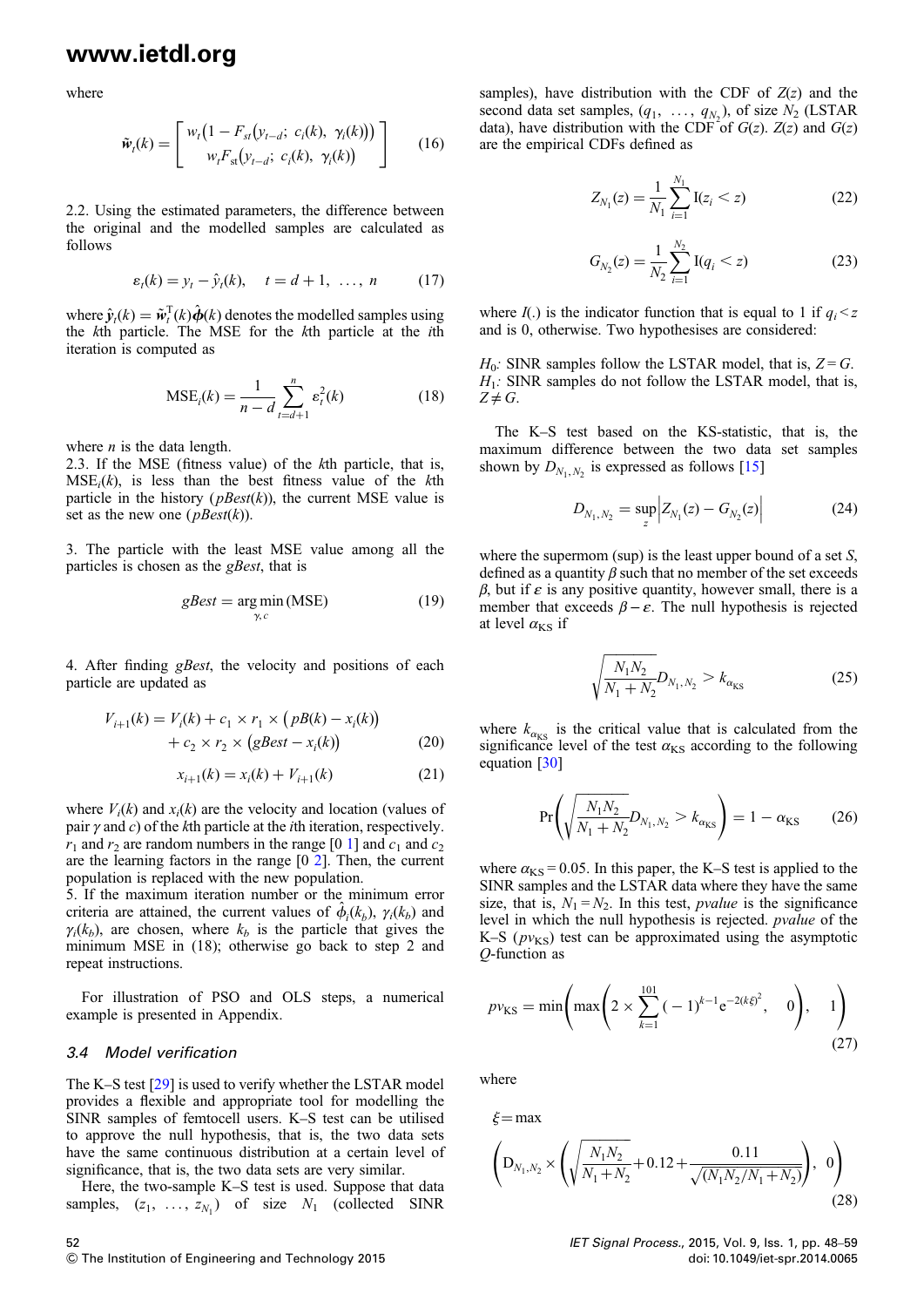#### 3.5 Forecasting

After fitting the SINR data with the proper non-linear LSTAR model, now it is the time to predict the future values of SINR data.

A forecast might be judged 'successful' if it is close to the outcome, but that judgment may also depend on how 'close' it is measured. One of the key features of measuring forecast accuracy is the division of the data into two separate parts, the first part we refer to as the hold out sample is not used at all during the estimation process and the second part is used for calculating the accuracy of forecasting [31]. It will be used to evaluate the performance after fitting is completed. The procedure will generate a set of five-step-ahead forecasts which will be compared with the hold-out samples.

Linear models such as AR have particular difficulties in forecasting, especially for several steps ahead prediction. The forecasts from non-linear models have to be generated numerically as discussed in [32]. Let  $y_t = f(y_{t-1}, \ldots, y_{t-p}; r)$ +  $u_t$  be a non-linear model, where r is the parameter vector and  $u_t$  is a zero-mean normally distributed variable. One-step ahead forecasting can be expressed as [32]

$$
\hat{y}_{t+1|t} = f(y_t, \ \dots, \ y_{t-p+1}; \ \hat{\theta}_t)
$$
 (29)

where  $\hat{\theta}_t$  indicates that parameters estimates are obtained using the observations up to time period  $t$ . Thus, if one knows  $f(.)$  or has an acceptable approximation for it, one-step forecast can be achieved with no difficulty. The two-step forecast can be written as follows

$$
\hat{y}_{t+2|t} = f(\hat{y}_{t+1|t} + u_t, y_t, \dots, y_{t-p+2}; \quad \hat{\theta}_t)
$$
 (30)

From the equation, it is clear that each step of forecast is performed based on the previous data set. Our aim is to provide an accurate and low-complexity long-range prediction.

Noting the above, in the LSTAR model, one-step ahead forecast is obtained as

$$
\hat{y}_{t+1|t} = (\phi_1 w_{t+1}) (1 - F_{st}(y_{t-d+1}; \gamma, c)) \n+ (\phi_2 w_{t+1}) F_{st}(y_{t-d+1}; \gamma, c) + u_{t+1}
$$
\n(31)

And the two-step forecast is expressed as (see (32)) More generally, five-step ahead forecast will be computed recursively as (see (33))

#### 4 Results

In this section, we present simulation results using the system parameters listed in Table 2. The cellular network setup

Table 2 Simulation parameters

| Symbols                                                               | Descriptions                                                 | Values          |
|-----------------------------------------------------------------------|--------------------------------------------------------------|-----------------|
| $R_{\rm M}$ , $R_{\rm F}$                                             | macrocell, femtocell radius                                  | 500, 30 m       |
| $P_{TMC}$<br>$P_{\text{TME}}$                                         | macrocell transmission power for<br>central and edge regions | 40, 43 dBm      |
| $P_{\rm TF}$<br>W                                                     | femtocell transmission power<br>wall penetration loss        | 20 dBm<br>24 dB |
| $\alpha_{\text{MF}}$ , $\alpha_{\text{F}}$ ,<br>$\alpha$ FF           | PL exponents of different links                              | 3.5, 2, 2       |
| $\sigma_{\textsf{MF}}$ , $\sigma_{\textsf{FF}}$ ,<br>$\sigma_{\rm F}$ | standard deviations of shadowing of<br>different links       | $8, 4, 4$ dB    |

consists of a central hexagonal macrocell surrounded by two rings of interfering macrocells as shown in Fig. 1. The femtocells in the coverage of the central macrocell are analysed. We use SPPP distribution to generate 100 and 200 FBS locations. For each number of FBSs,  $10^4$  'Monte Carlo' trials were carried out where in each trial we generated 100, 200 and 300 received SINR samples. Each FBS serves only one FUE and the distance of FUE from the serving FBS in the FBS coverage area is randomly chosen. Simulations were performed for noise free and noisy cases. In the noisy case, two different noise powers are considered: −120 and −174 dBm/Hz which are commonly used values. It should be noted that we fit and forecast the SINR in dB scale.

We use the low-pass exponential filter  $h_w(k)$  with the length five for smoothing the channel effects which is formulated as [33]

$$
h_w(k) = \frac{1}{d_{\text{avg}}} \exp\left(-\frac{k}{d_{\text{avg}}}\right), \quad k \ge 0 \tag{34}
$$

where  $d_{avg}$  is the effective length of the smoothing window; in this paper we use  $d_{avg} = 5$ . The smoothed data are obtained by the convolution of the original SINR data and the low-pass exponential filter. In Fig. 2, the original and smoothed data are shown for 300 received SINR samples.

#### 4.1 Autoregressive model specification

To select the best order  $(p)$ , we examine different orders and select the one that yields the minimum AIC. In Table 3, we have demonstrated the average AIC values of various orders for 100 and 200 FBSs and 100, 200 and 300 data lengths where  $10^4$  data records (SINR samples) are generated for each case. We observe that the minimum values of AIC for both number of FBSs are obtained as:  $p = 1$  for 100 SINR samples;  $p = 2$  for 200 SINR samples; and  $p = 3$  for 300 SINR samples. It is seen that when the length of data increases, the order of the autocorrelation model increases as well. Hence, we choose the mentioned orders.

$$
\hat{y}_{t+2|t} = (\phi_{10} + \phi_{11}\hat{y}_{t+1|t} + \dots + \phi_{1p}\hat{y}_{t-p+2})(1 - F_{st}(y_{t-d}; \gamma, c)) \n+ (\phi_{20} + \phi_{21}\hat{y}_{t+1|t} + \dots + \phi_{2p}\hat{y}_{t-p+2})F_{st}(y_{t-d+2}; \gamma, c) + u_{t+2}
$$
\n(32)

$$
\hat{y}_{t+5|t} = \left(\phi_{10} + \phi_{11}\hat{y}_{t+4|t} + \phi_{12}\hat{y}_{t+3|t} + \phi_{13}\hat{y}_{t+2|t} + \phi_{14}\hat{y}_{t+1|t} + \cdots + \phi_{1p}\hat{y}_{t-p+5}\right)\left(1 - F_{\text{st}}(y_{t-d+5}; \gamma, c)\right) \n+ \left(\phi_{20} + \phi_{21}\hat{y}_{t+4|t} + \phi_{22}\hat{y}_{t+3|t} + \phi_{23}\hat{y}_{t+2|t} + \phi_{24}\hat{y}_{t+1|t} + \cdots + \phi_{2p}\hat{y}_{t-p+5}\right)F_{\text{st}}(y_{t-d+5}; \gamma, c) + u_{t+5}
$$
\n(33)

IET Signal Process., 2015, Vol. 9, Iss. 1, pp. 48–59 doi: 10.1049/iet-spr.2014.0065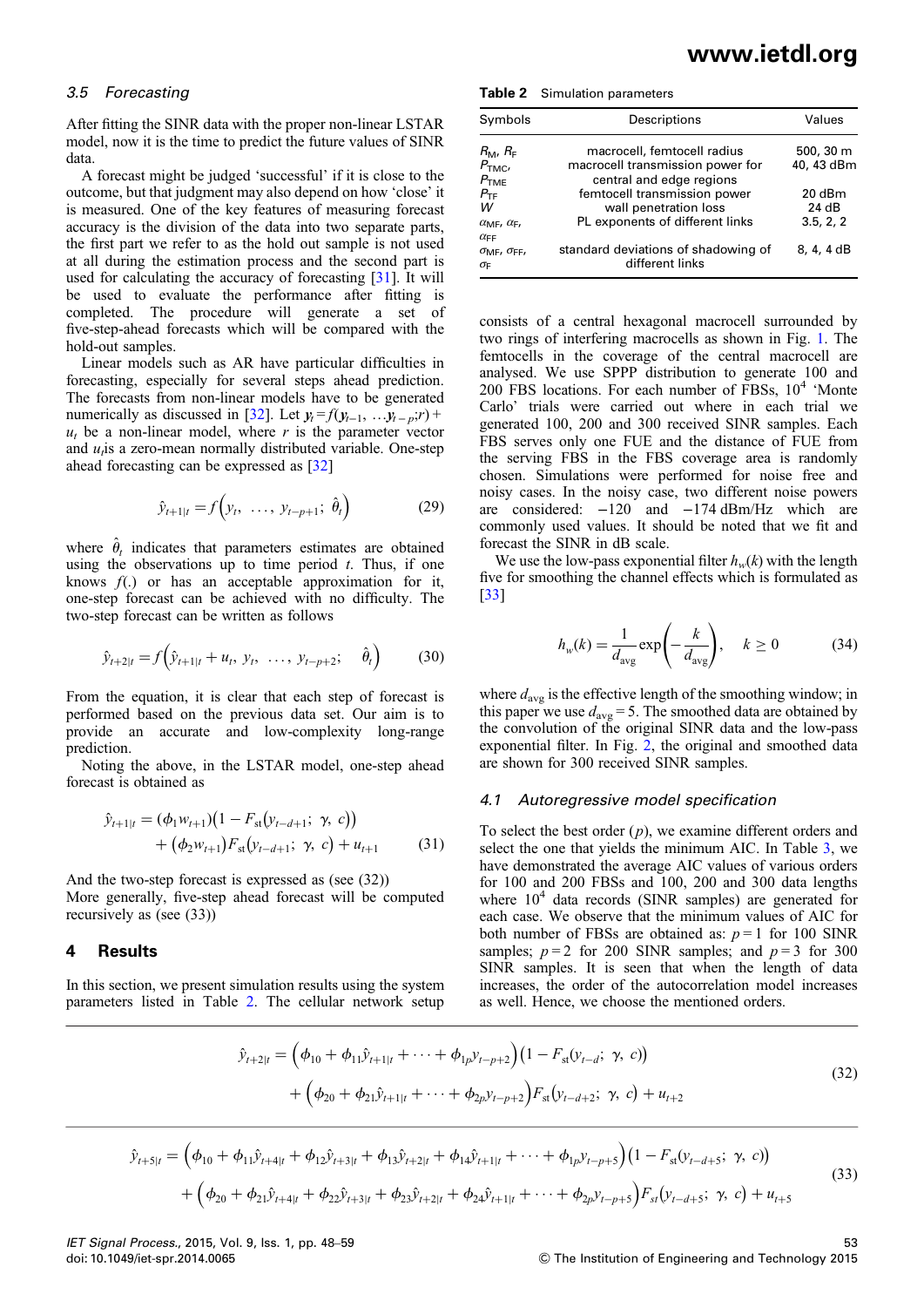

Fig. 2 Original and smoothed SINR data

#### Table 3 Average AIC values

| Number of<br><b>FBSs</b> |                     | 100                 |                     |                     | 200                 |                     |
|--------------------------|---------------------|---------------------|---------------------|---------------------|---------------------|---------------------|
| Order $(p)$              |                     |                     |                     | Data length         |                     |                     |
|                          | 100                 | 200                 | 300                 | 100                 | 200                 | 300                 |
| 1                        | 149.79<br>(minimum) | 289.67              | 429.24              | 148.86<br>(minimum) | 288.71              | 427.04              |
| $\overline{2}$           | 150.47              | 288.42<br>(minimum) | 425.98              | 149.50              | 287.53<br>(minimum) | 423.72              |
| 3                        | 151.73              | 288.87              | 425.57<br>(minimum) | 150.76              | 288.05              | 423.37<br>(minimum) |
| 4<br>5                   | 153.28<br>154.91    | 290.08<br>291.54    | 426.41<br>427.68    | 152.31<br>153.94    | 289.25<br>290.70    | 424.20<br>425.44    |
| 6                        | 156.57              | 293.09              | 429.10              | 155.61              | 292.24              | 426.85              |

### 4.2 Delay parameter estimation and non-linearity test

After selecting the order  $(p)$ , we try to find the delay of the series (d). For  $1 \leq d \leq p$ , the F-test statistic has been calculated and listed in Table 4. We observe that for the data lengths 100, 200 and 300,  $d=1$  gives the maximum *F*-test statistic; hence,  $d = 1$  is selected as the delay value.

To test the non-linearity, we consider the pvalue of F-test. As seen from Table 5, the *pvalues* for data lengths of 100, 200 and 300 are much smaller than the critical value 0.05. Therefore we reject the null hypothesis that indicates linearity, and accept the non-linearity assumption, that is, SINR data samples are non-linear.

#### 4.3 LSTAR model specification

Finally, the model is estimated and optimised by the OLS and PSO. The average values of  $\gamma$  and c are reported in Table 6. The estimated  $\gamma$  value suggests the transition speed from one regime to the other one.

In Fig. 3, the performances of AR and LSTAR in modelling SINR data for 300 samples are shown. It is clear that LSTAR model fits to the non-linear data very well, whereas AR model fails. Therefore LSTAR is proper for modelling of SINR in macro-femto cellular networks.

The CDFs of MSEs for AR and LSTAR models in data fitting for different number of FBSs are, respectively, presented in Figs. 4 and 5, where noise power is set to −174 dBm/Hz. The range of MSEs in AR model (0–1000) is much greater than that of LSTAR model (0–25), that is, LSTAR modelling yields much less MSE than the AR. The CDFs of AR model for MSE values < 100 are rather the same for all values of data length and FBSs. The same holds true for MSEs  $\leq$  5 in LSTAR modelling. For MSEs more than 100 in AR model and MSEs  $> 5$  in LSTAR model, the CDFs of higher data lengths become greater.

In Table 7, the average MSEs of AR and LSTAR models are presented for the noise power equal to −174 dBm/Hz.

**Table 4** F-test statistic  $(F(p, d))$  values for different number of FBSs and data lengths, note that  $1 \le d \le p$ 

| Number of                  |        | 100    |        | 200         |        |        |  |
|----------------------------|--------|--------|--------|-------------|--------|--------|--|
| <b>FBSs</b><br>Delay $(d)$ |        |        |        | Data length |        |        |  |
|                            | 100    | 200    | 300    | 100         | 200    | 300    |  |
| 1                          | 3195.9 | 2962.2 | 2812.5 | 3734.7      | 3213.3 | 3096.4 |  |
| 2                          |        | 2948.6 | 2795.5 |             | 3198.8 | 3077.8 |  |
| 3                          |        |        | 2786.2 |             |        | 3068.4 |  |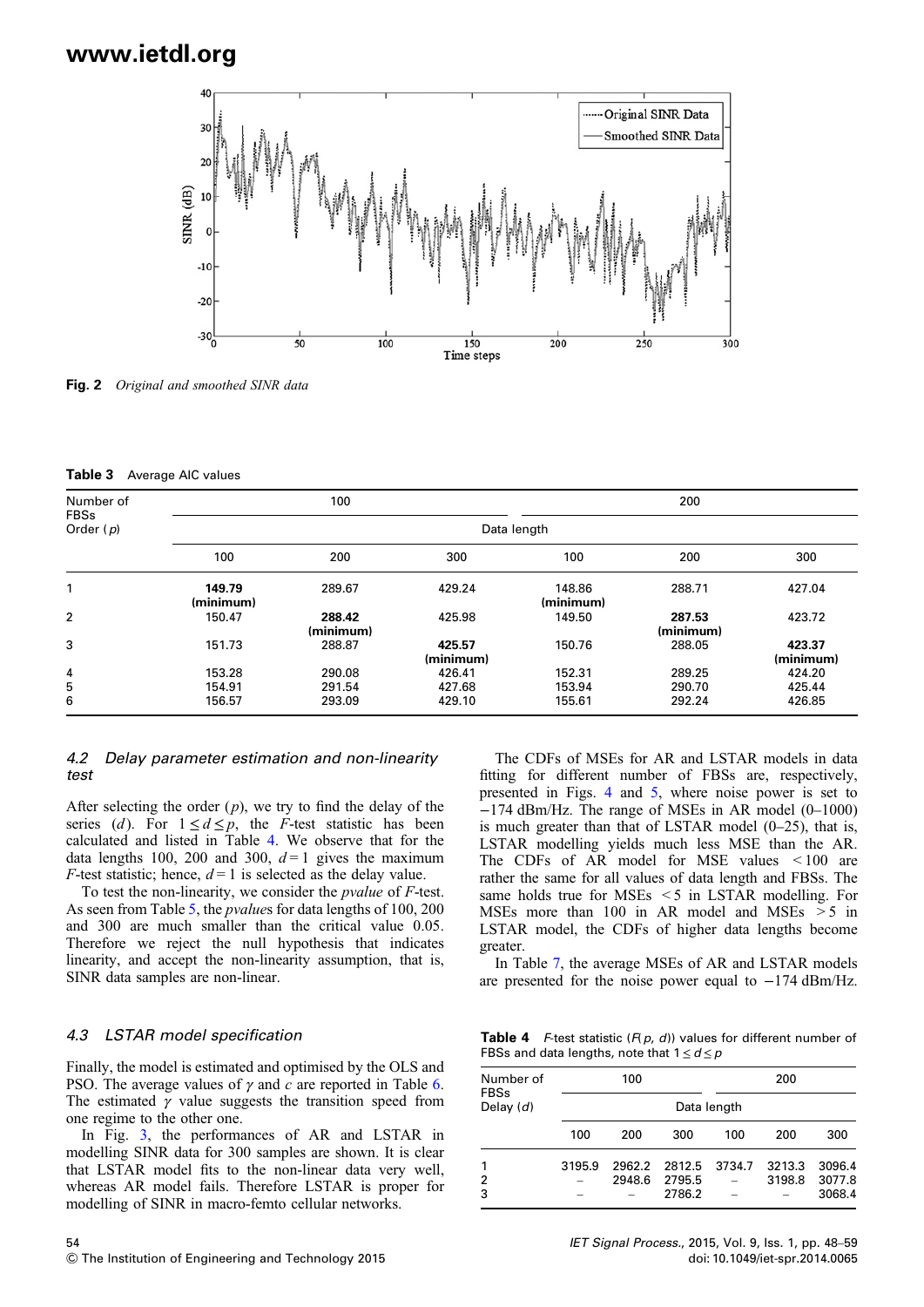**Table 5** pv<sub>F</sub> of F-test statistic for different number of FBSs and data lengths, note that  $1 \le d \le p$ 

| Number of FBSs                      |                      | 100                                                          |                                                                         |                                                    | 200                                              |                                                                                  |
|-------------------------------------|----------------------|--------------------------------------------------------------|-------------------------------------------------------------------------|----------------------------------------------------|--------------------------------------------------|----------------------------------------------------------------------------------|
| Delay $(d)$                         |                      |                                                              |                                                                         | Data length                                        |                                                  |                                                                                  |
|                                     | 100                  | 200                                                          | 300                                                                     | 100                                                | 200                                              | 300                                                                              |
| $\mathbf{1}$<br>$\overline{2}$<br>3 | $6.8 \times 10^{-3}$ | $421.7 \times 10^{-6}$<br>$425.1 \times 10^{-6}$<br>$\equiv$ | $92.9 \times 10^{-6}$<br>$94.4 \times 10^{-6}$<br>$95.2 \times 10^{-6}$ | $803.1 \times 10^{-6}$<br>$\overline{\phantom{m}}$ | $271.8 \times 10^{-6}$<br>$273.9 \times 10^{-6}$ | $62.2 \times 10^{-6}$<br>63.1 $\times$ 10 <sup>-6</sup><br>$63.6 \times 10^{-6}$ |

**Table 6** Values of  $\gamma$  and c

| Number of FBSs |              | 100          |              |              | 200          |              |
|----------------|--------------|--------------|--------------|--------------|--------------|--------------|
| Data length    | 100          | 200          | 300          | 100          | 200          | 300          |
| γ<br>c         | 5.21<br>8.37 | 5.04<br>7.99 | 4.83<br>8.25 | 5.28<br>7.21 | 5.06<br>8.73 | 4.82<br>9.15 |

We observe that the LSTAR achieves much better performance than the AR model.

### 4.4 Model verification

The ratio of the number of accepted K–S tests to the total number of performed K–S tests for different number of FBSs and SINR samples is provided in Table 8. It is observed that the minimum ratio is 86.95%. This means that the null hypothesis is accepted for most of data samples, that is, the collected SINR samples and LSTAR data follow the same distribution. In addition, it is seen that by increasing the number of samples, the number of accepted K–S tests increases, which implies the parameters of the LSTAR model are determined with higher accuracy.

#### 4.5 SINR forecasting

The MSEs of forecasting using AR and LSTAR models for different time steps are depicted in Figs. 6 and 7, respectively, where noise power is −174 dBm/Hz. We observe that for the same number of FBSs and data length, the MSE of the LSTAR model is less than that of the AR model. Hence, for all steps of prediction, LSTAR model is more accurate. The one-step ahead forecast yields the least MSE and five-step ahead gives the highest value of MSE,

as expected. The results indicate that the LSTAR model can be used in modelling and forecasting of SINRs of femtocell users in heterogeneous cellular network.

#### 4.6 Noise power effect on the data fitting and forecasting

Now, we analyse the effect of noise power on the modelling and forecasting of SINR samples. In Tables 9 and 10, the average MSEs of AR and LSTAR models in data fitting for different noise powers are, respectively, presented. As shown, because of the little difference between the cases of no noise and −174 dBm/Hz noise power, the same results



Fig. 4 CDF of MSE for AR model in SINR data fitting (noise  $power = -174$  dBm/Hz)



Fig. 3 SINR modelling with the AR and LSTAR models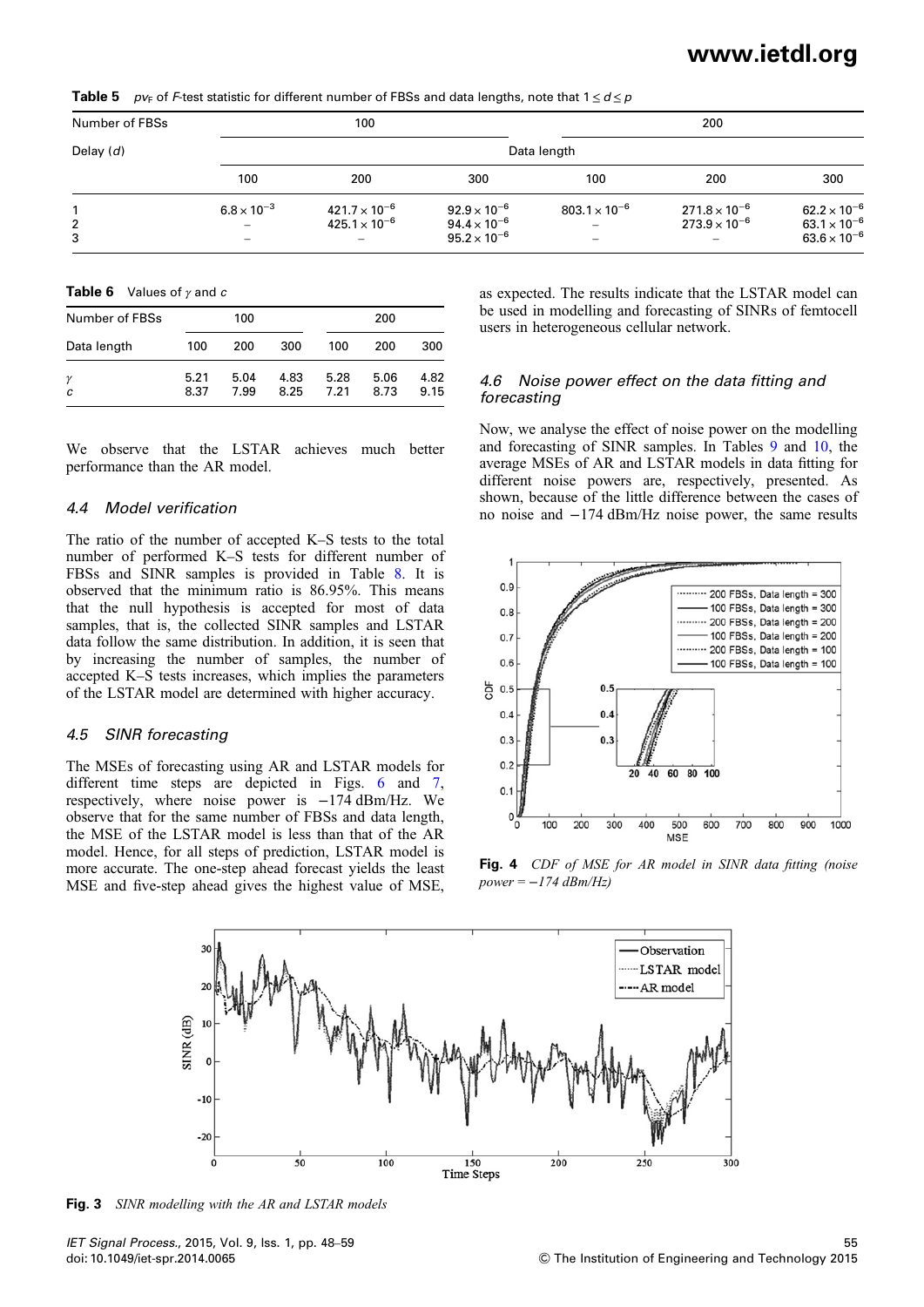

Fig. 5 CDF of MSE for LSTAR model in SINR data fitting (noise  $power = -174$  dBm/Hz)



Fig. 7 MSEs of forecasting of SINR data for LSTAR model (noise  $power = -174$  dBm/Hz)

Legends are in the same order as the curves

Table 9 Average MSE of AR model in data fitting for different noise powers

| Number of FBSs                                 |                            | 100                       |             |                                          | 200                       |                         |
|------------------------------------------------|----------------------------|---------------------------|-------------|------------------------------------------|---------------------------|-------------------------|
| Noise power                                    |                            |                           | Data length |                                          |                           |                         |
|                                                | 100                        | 200                       | 300         | 100                                      | 200                       | 300                     |
| 0 (no noise)<br>$-174$ dBm/Hz<br>$-120$ dBm/Hz | 114.77<br>114.77<br>104.18 | 104.70<br>104.70<br>95.91 | 92.78       | 100.82 111.59<br>100.82 111.59<br>107.08 | 101.65<br>101.65<br>97.85 | 99.40<br>99.41<br>95.82 |

Table 7 Average MSEs of different models in SINR data fitting for noise power equal to −174 dBm/Hz

| Number of<br><b>FBSs</b>     |                | 100            |                |                | 200            |               |
|------------------------------|----------------|----------------|----------------|----------------|----------------|---------------|
| Data length                  | 100            | 200            | 300            | 100            | 200            | 300           |
| MSE of AR<br>MSE of<br>LSTAR | 114.78<br>4.71 | 104.71<br>4.12 | 100.82<br>3.87 | 111.59<br>4.61 | 101.66<br>3.98 | 99.41<br>3.82 |

Table 8 Results of the K-S test

| Number of FBSs                        |     | 100                                 |     |     | 200 |     |
|---------------------------------------|-----|-------------------------------------|-----|-----|-----|-----|
| Data length                           | 100 | 200                                 | 300 | 100 | 200 | 300 |
| ratio of accepted<br>$K-S$ tests, $%$ |     | 86.95 90.34 90.96 86.78 89.62 90.78 |     |     |     |     |



Fig. 6 MSEs of forecasting of SINR data for AR model (noise  $power = -174$  dBm/Hz)

Legends are in the same order as the curves

are obtained for the two schemes. When noise power increases to −120 dBm/Hz, the average MSE for LSTAR changes very slightly; this implies that LSTAR model fits very well to the SINR data for different noise powers.

Table 10 Average MSE of LSTAR model in data fitting for different noise powers

| Number of FBSs                                 |                      | 100                  |                      |                      | 200                  |                      |
|------------------------------------------------|----------------------|----------------------|----------------------|----------------------|----------------------|----------------------|
| Noise power                                    |                      |                      |                      | Data length          |                      |                      |
|                                                | 100                  | 200                  | 300                  | 100                  | 200                  | 300                  |
| 0 (no noise)<br>$-174$ dBm/Hz<br>$-120$ dBm/Hz | 4.75<br>4.76<br>4.58 | 4.12<br>4.13<br>3.98 | 3.89<br>3.90<br>3.81 | 4.61<br>4.61<br>4.52 | 3.98<br>3.96<br>3.89 | 3.81<br>3.82<br>3.75 |

Comparing Tables 9 and 10, we conclude that LSTAR achieves much less MSE than the AR in all cases.

In Tables 11 and 12, the average MSEs of five time step forecasting for different noise powers are demonstrated for AR and LSTAR models, respectively. Like the data fitting step, for the cases of no noise and −174 dBm/Hz noise

Table 11 Average MSE of AR model in five time step forecasting for different noise powers

| Number of FBSs                                 |                         | 100                     |                         |                         | 200                     |                         |
|------------------------------------------------|-------------------------|-------------------------|-------------------------|-------------------------|-------------------------|-------------------------|
| Noise power                                    |                         |                         |                         | Data length             |                         |                         |
|                                                | 100                     | 200                     | 300                     | 100                     | 200                     | 300                     |
| 0 (no noise)<br>$-174$ dBm/Hz<br>$-120$ dBm/Hz | 45.43<br>45.43<br>43.81 | 40.83<br>40.89<br>40.77 | 38.65<br>38.66<br>37.86 | 43.36<br>43.36<br>42.49 | 38.87<br>38.87<br>38.26 | 37.09<br>37.09<br>36.42 |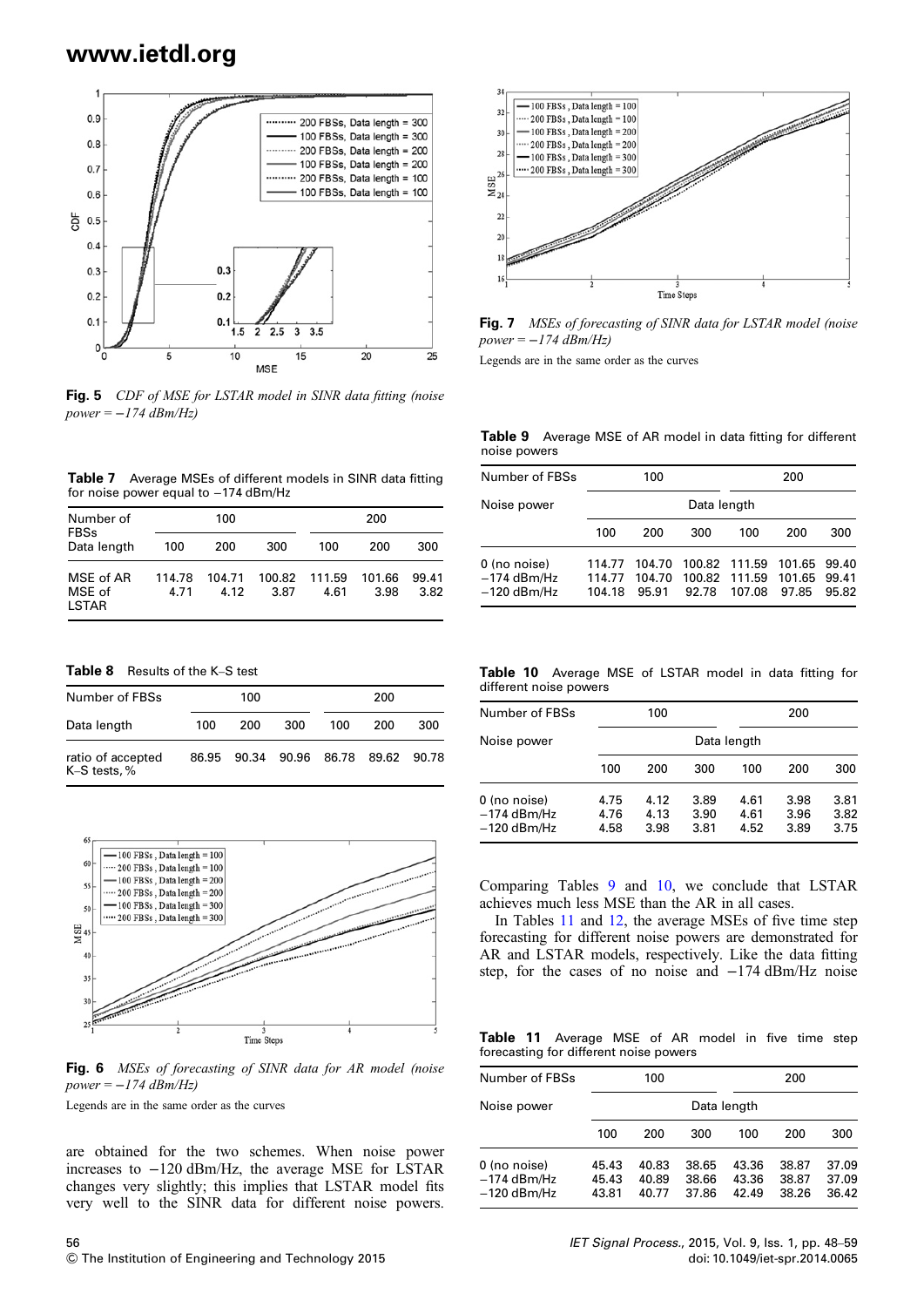Table 12 Average MSE of LSTAR model in five time step forecasting for different noise powers

| Number of FBSs                                 |                         | 100                     |                         |                         | 200                     |                         |  |
|------------------------------------------------|-------------------------|-------------------------|-------------------------|-------------------------|-------------------------|-------------------------|--|
| Noise power                                    |                         | Data length             |                         |                         |                         |                         |  |
|                                                | 100                     | 200                     | 300                     | 100                     | 200                     | 300                     |  |
| 0 (no noise)<br>$-174$ dBm/Hz<br>$-120$ dBm/Hz | 25.50<br>25.56<br>25.42 | 24.83<br>25.09<br>24.86 | 24.83<br>24.63<br>24.70 | 25.63<br>25.94<br>25.56 | 25.11<br>24.78<br>25.02 | 24.88<br>24.56<br>24.85 |  |

power, the results are the same, but when the noise power increases, MSE decreases a little. Moreover, the LSTAR model significantly outperforms the AR model.

#### 5 Conclusion

In this paper, we studied the modelling and forecasting of SINR data in femtocellular systems. It was demonstrated that the linearity test for SINR samples of femtocell users was rejected which means the SINR samples cannot be modelled with linear models such as AR. Then, we tried to figure out if it is appropriate to fit the non-linear data with LSTAR model which allows the transition between regimes smoothly rather than a sudden jump. K–S test showed that the CDFs of the SINR samples and the LSTAR model are the same, so LSTAR is a proper model to fit into the SINR data. Based on the LSTAR model, forecasting method was used for prediction of SINRs of femtocell users. The results showed that the performance of LSTAR is much better than the AR in both modelling and forecasting, that is, LSTAR can be used in the telecommunication forecasting issues.

#### 6 References

- 1 Chandrasekhar, V., Andrews, J., Gatherer, A.: 'Femtocell networks: a survey', IEEE Commun. Mag., 2008, 46, pp. 59–67
- 2 Zahir, T., Arshad, K., Ko, Y., Moessner, K.: 'A downlink power control scheme for interference avoidance in femtocells'. 2011 Seventh Int. Wireless Communications and Mobile Computing Conf. (IWCMC), 2011, pp. 1222–1226
- 3 López-Pérez, D., Valcarce, A., De La Roche, G., Zhang, J.: 'OFDMA femtocells: a roadmap on interference avoidance', IEEE Commun. Mag., 2009, 47, pp. 41–48
- 4 Chandrasekhar, V., Kountouris, M., Andrews, J.G.: 'Coverage in multi-antenna two-tier networks', IEEE Trans. Wirel. Commun., 2009, 8, pp. 5314–5327
- 5 Franses, P.H., Van Dijk, D.: 'Non-linear time series models in empirical finance' (Cambridge University Press, New York, USA, 2000)
- 6 Box, G.E., Jenkins, G.M., Reinsel, G.C.: 'Time series analysis: forecasting and control' (John Wiley & Sons, USA, 2013)
- 7 Chatfield, C.: 'Time-series forecasting' (Chapman and Hall/CRC, USA, 2002)
- 8 Semmelrodt, S., Kattenbach, R.: 'Investigation of different fading forecast schemes for flat fading radio channels'. 2003 IEEE 58th Vehicular Technology Conf., 2003. VTC 2003-Fall., 2003, pp. 149–153
- Long, X., Sikdar, B.: 'A wavelet based long range signal strength prediction in wireless networks'. 2008 IEEE Int. Conf. on Communications, ICC'08, 2008, pp. 2043–2047
- 10 Eyceoz, T., Hu, S., Duel-Hallen, A.: 'Performance analysis of long range prediction for fast fading channels'. Proc. of the 33rd CISS, 1999
- 11 Tong, H.: 'On a threshold model' (Sijthoff & Noordhoff, 1978)
- 12 Tong, H., Lim, K.S.: 'Threshold autoregression, limit cycles and cyclical data', J. R. Stat. Soc.. Ser. B (Methodol.), 1980, 42, pp. 245–292
- 13 Teräsvirta, T., Tjøstheim, D., Granger, C.: 'Aspects of modelling nonlinear time series', Handbook of econometrics, 1994, 4, pp. 2917–2957
- 14 Bacon, D.W., Watts, D.G.: 'Estimating the transition between two intersecting straight lines', Biometrika, 1971, 58, pp. 525–534

# www.ietdl.org

- 15 Ekstrom, H., Furuskar, A., Karlsson, J., et al.: 'Technical solutions for the 3G long-term evolution', IEEE Commun. Mag., 2006, 44, pp. 38–45
- 16 Novlan, T., Andrews, J.G., Sohn, I., Ganti, R.K., Ghosh, A.: 'Comparison of fractional frequency reuse approaches in the OFDMA cellular downlink'. 2010 IEEE Global Telecommunications Conf. (GLOBECOM 2010), 2010, pp. 1–5
- 17 Lee, P., Lee, T., Jeong, J., Shin, J.: 'Interference management in LTE femtocell systems using fractional frequency reuse'. 2010 12th Int. Conf. on Advanced Communication Technology (ICACT), 2010, pp. 1047–1051
- 18 Chandrasekhar, V., Andrews, J.: 'Uplink capacity and interference avoidance for two-tier femtocell networks', IEEE Trans. Wirel. Commun., 2009, 8, pp. 3498–3509
- Kim, Y., Lee, S., Hong, D.: 'Performance analysis of two-tier femtocell networks with outage constraints', IEEE Trans. Wirel. Commun., 2010, 9, pp. 2695–2700
- 20 Lee, J.Y., Bae, S.J., Kwon, Y.M., Chung, M.Y.: 'Interference analysis for femtocell deployment in OFDMA systems based on fractional frequency reuse', IEEE Commun. Lett., 2011, 15, pp. 425–427
- 21 Recommendation I.: '1225, 'Guidelines for evaluation of radio transmission technologies for IMT-2000'' (International Telecommunication Union, 1997)
- 22 Gudmundson, M.: 'Correlation model for shadow fading in mobile radio systems', Electron. Lett., 1991, 27, pp. 2145–2146
- 23 Erceg, V., Greenstein, L.J., Tjandra, S.Y., et al.: 'An empirically based path loss model for wireless channels in suburban environments', IEEE J. Sel. Areas Commun., 1999, 17, pp. 1205–1211
- 24 Luukkonen, R., Saikkonen, P., Teräsvirta, T.: 'Testing linearity against smooth transition autoregressive models', Biometrika, 1988, 75, pp. 491–499
- 25 Akaike, H.: 'A Bayesian extension of the minimum AIC procedure of autoregressive model fitting', Biometrika, 1979, 66, pp. 237–242
- Goodman, S.N.: 'Toward evidence-based medical statistics. 1: The P value fallacy', Ann. Intern. Med., 1999, 130, pp. 995–1004
- 27 Stone, M., Brooks, R.J.: 'Continuum regression: cross-validated sequentially constructed prediction embracing ordinary least squares, partial least squares and principal components regression', J. R. Stat. Soc. B, (Methodol.), 1990, 52, pp. 237–269
- 28 Shi, Y., Eberhart, R.: 'A modified particle swarm optimizer'. The 1998 IEEE Int. Conf. on Evolutionary Computation Proc., 1998. IEEE World Congress on Computational Intelligence., 1998, pp. 69–73
- 29 Massey Jr. F.J.: 'The Kolmogorov–Smirnov test for goodness of fit', J. Am. Stat. Assoc., 1951, 46, pp. 68-78
- 30 Choqueuse, V., Yao, K., Collin, L., Burel, G.: 'Blind detection of the number of communication signals under spatially correlated noise by ICA and KS tests'. 2008 IEEE Int. Conf. on Acoustics, Speech and Signal Processing, ICASSP 2008, 2008, pp. 2397–2400
- Wahlström, S.: 'Comparing forecasts from LSTAR and linear autoregressive models', 2004, available at http//:www.leg.ufpr.br
- 32 Granger, C.W., Terasvirta, T.: 'Modelling non-linear economic relationships' (OUP Catalogue, 1993)
- 33 Itoh, K.-I., Watanabe, S., Shih, J.-S., Sato, T.: 'Performance of handoff algorithm based on distance and RSSI measurements', IEEE Trans. Veh. Technol., 2002, 51, pp. 1460–1468

### 7 Appendix

In this Appendix, a numerical example is presented for illustration of PSO and OLS steps in LSTAR model building. In this example, a time series with ten samples and model order  $(p)$  of two and delay  $(d)$  of one is assumed. With these assumptions, (8) can be written as

$$
y_t = (\phi_{10} + \phi_{11}y_{t-1} + \phi_{12}y_{t-2})(1 - F_{st}(y_{t-1}; \gamma, c)) + (\phi_{20} + \phi_{21}y_{t-1} + \phi_{22}y_{t-2})F_{st}(y_{t-1}; \gamma, c) + u_t
$$
 (35)

The SINR samples are set to

$$
y_t = \text{SINR}(\text{dB})
$$
  
= [2.16, 13.51, 11.02, 7.48, 3.79, 12.88, 12.39, 10.11, 7.33, 16.28]

The delay of one means that modelling starts from the second SINR sample and the first sample is used in the calculation of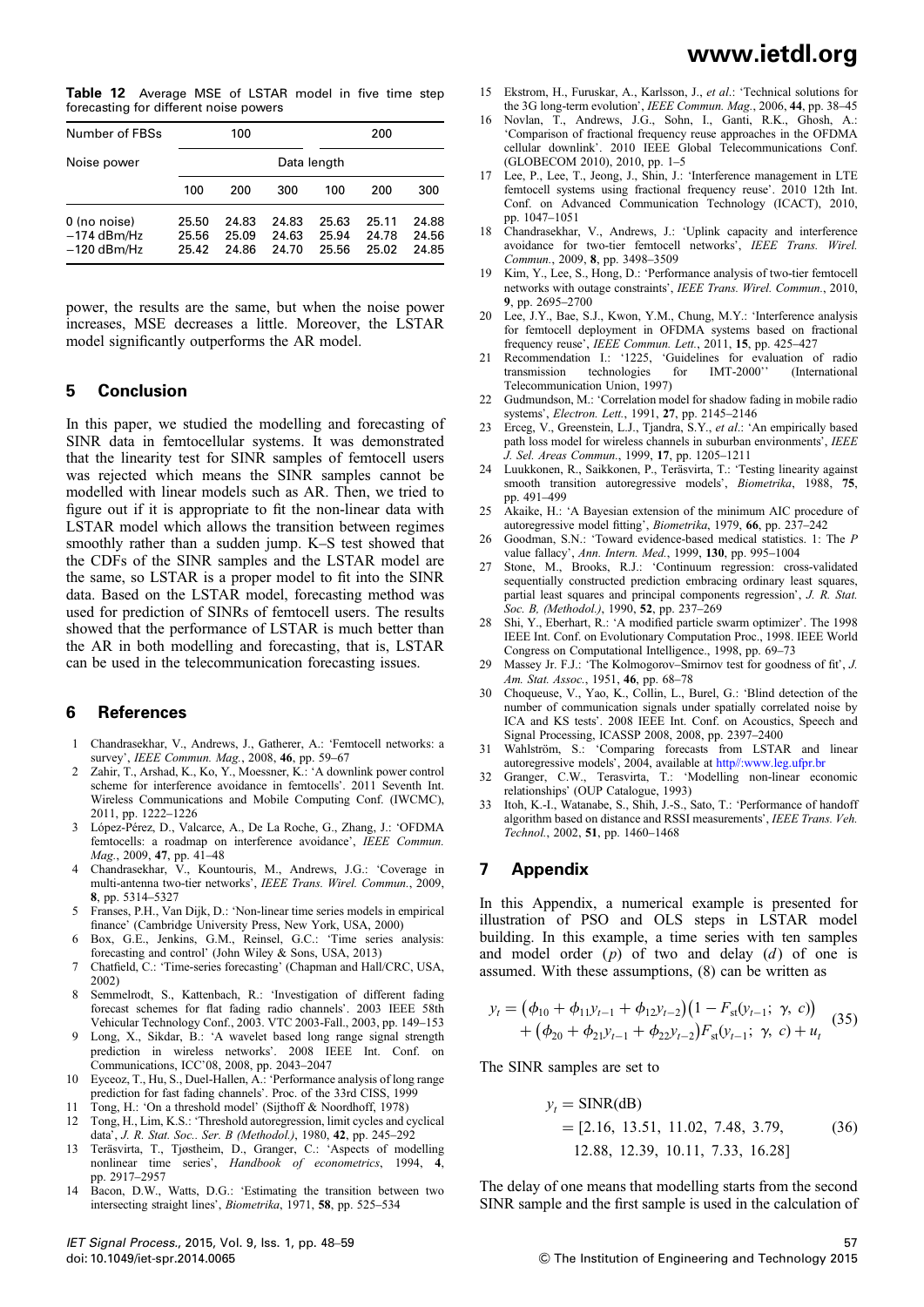the parameters. Below, the steps of estimation of the parameters  $\boldsymbol{\phi} = \begin{bmatrix} \boldsymbol{\phi}_1^{\text{T}}, \ \boldsymbol{\phi}_2^{\text{T}} \end{bmatrix}$ using PSO and OLS are explained.

1. The primary population with five particles (each one denoting the parameters c and  $\gamma$ ) is generated randomly as

$$
G = \begin{bmatrix} \gamma & 2.19 & 1.53 & 1.46 & 1.22 & 4.68 \\ c & 10.78 & 5.46 & 5.31 & 2.23 & 6.41 \end{bmatrix}^{T} \tag{37}
$$

2. For each particle (each row of the matrix  $G$  including one pair of  $\gamma$  and c), we calculate  $\boldsymbol{\phi} = [\boldsymbol{\phi}_{10}, \boldsymbol{\phi}_{11}, \boldsymbol{\phi}_{12}, \boldsymbol{\phi}_{20}, \boldsymbol{\phi}_{21},$  $\left[\boldsymbol{\phi}_{22}\right]^{\text{T}}$  using the OLS.

2.1. The calculations are explained for the first particle. For the first particle at the first iteration, we have  $\gamma_1(1) =$ 2.19 and  $c_1(1) = 10.78$ .  $\tilde{w}_t(1)$  is calculated for all times according to (16). For example,  $\tilde{w}_2(1)$  is calculated as follows

$$
w_2 = [1, y_1, 0]^T = [1, 2.16, 0]^T
$$
 (38)

$$
F_{\rm st}(y_{t-1}; \ \gamma_1(1), \ c_1(1)) = \frac{1}{1 + \exp(-\gamma_1(1) \times (y_1 - c_1(1)))}
$$

$$
= 6.34 \times 10^{-9}
$$
(39)

$$
\tilde{w}_2 = \begin{bmatrix} w_2 \left( 1 - F_{\text{st}} \left( y_{t-1}; \ \gamma_1(1), \ c_1(1) \right) \right) \\ w_2 F_{\text{st}} \left( y_{t-1}; \ \gamma_1(1), \ c_1(1) \right) \end{bmatrix}
$$

$$
= \begin{bmatrix} 1 \\ 2.16 \\ 0 \\ 1 \end{bmatrix} \times (1 - 6.34 \times 10^{-9})
$$

$$
= \begin{bmatrix} 1 \\ 2.16 \\ 0 \end{bmatrix} \times 6.34 \times 10^{-9}
$$

$$
= \begin{bmatrix} 1 & 2.16 & 0 & 6.34 \times 10^{-9} & 1.37 \times 10^{-8} & 0 \end{bmatrix}^T
$$
(40)

Then,  $\phi$  is estimated by the OLS using (15) as

$$
\hat{\boldsymbol{\phi}}_1(1) = \left[ \sum_{t=2}^{10} \tilde{w}_t(1) \tilde{w}_t^{\mathrm{T}}(1) \right]^{-1} \left[ \sum_{t=2}^{10} \tilde{w}_t(1) y_t \right]
$$
\n
$$
= \left[ 15.68 \quad -0.64 \quad -0.12 \quad -2.29 \quad 1.07 \quad -0.08 \right]^{\mathrm{T}} \tag{41}
$$

Table 13 MSEs of particles at the first iteration

| Particle (k) |      |      |      |      | b    |
|--------------|------|------|------|------|------|
| MSE          | 8.82 | 6.65 | 6.74 | 6.99 | 2.30 |

2.2. Fitness value (MSE in this paper) is computed using (18) as follows

$$
MSE_1(1) = \frac{1}{n-d} \sum_{t=d+1}^{n} \varepsilon_t^2(k) = \frac{1}{9} (\varepsilon_2^2(1) + \dots + \varepsilon_{10}^2(1))
$$
  
=  $\frac{1}{9} ((y_2 - \tilde{w}_2^T(1)\hat{\phi}_1(1))^2 + \dots + (y_{10} - \tilde{w}_{10}^T(1)\hat{\phi}_1(1))^2) = 8.82$  (42)

2.3. If the fitness value of particle 1 is less than the best fitness value of that particle, that is,  $pBest(1)$  in the history, the current values of particle 1 ([ $\gamma_1(1)$ ,  $c_1(1)$ ]) are set as the new  $pBest(1)$ . In the first iteration, the history is empty and the current values are set as  $pBest(1)$ , but for the next iterations the best value is selected as above. Therefore pBest for all five particles after the first iteration will be as (37).

3. The particle with the best fitness value (least MSE) among all particles is chosen as the gBest. The MSE values for all particles are listed in Table 13.

Therefore, the particle five is chosen as the  $gBest$ , that is, we have  $gBest = [4.68 6.41]$ .

4. The velocity and position of the particles are updated using (20) and (21), respectively, as

$$
V_2(k) = \begin{bmatrix} 2.37 & -2.46 \\ 2.69 & 0.64 \\ 2.72 & 1.34 \\ 2.72 & 3.73 \\ 0.24 & 0.10 \end{bmatrix}; \quad \mathbf{x}_2(k) = \begin{bmatrix} 4.56 & 8.32 \\ 4.22 & 6.10 \\ 4.18 & 6.65 \\ 3.94 & 5.96 \\ 4.92 & 6.51 \end{bmatrix}
$$
(43)

If one of the maximum iteration number or minimum error criteria is attained, then the algorithm stops. In this example, the number of iterations and minimum error are assumed to be 10 and 0.1, respectively. The results for all iterations are listed in Table 14.

Finally, the LSTAR model of SINR data considering the parameters obtained at the tenth iteration is generated as

$$
y_t = (-2079.75 + 967.44y_{t-1} - 211.62y_{t-2})
$$
  
\n
$$
\times (1 - F_{st}(y_{t-1}; 19.52, 7.06))
$$
  
\n
$$
+ (-6.74 + 1.40y_{t-1} - 0.05y_{t-2})
$$
  
\n
$$
\times F_{st}(y_{t-1}; 19.52, 7.06) + u_t
$$
 (44)